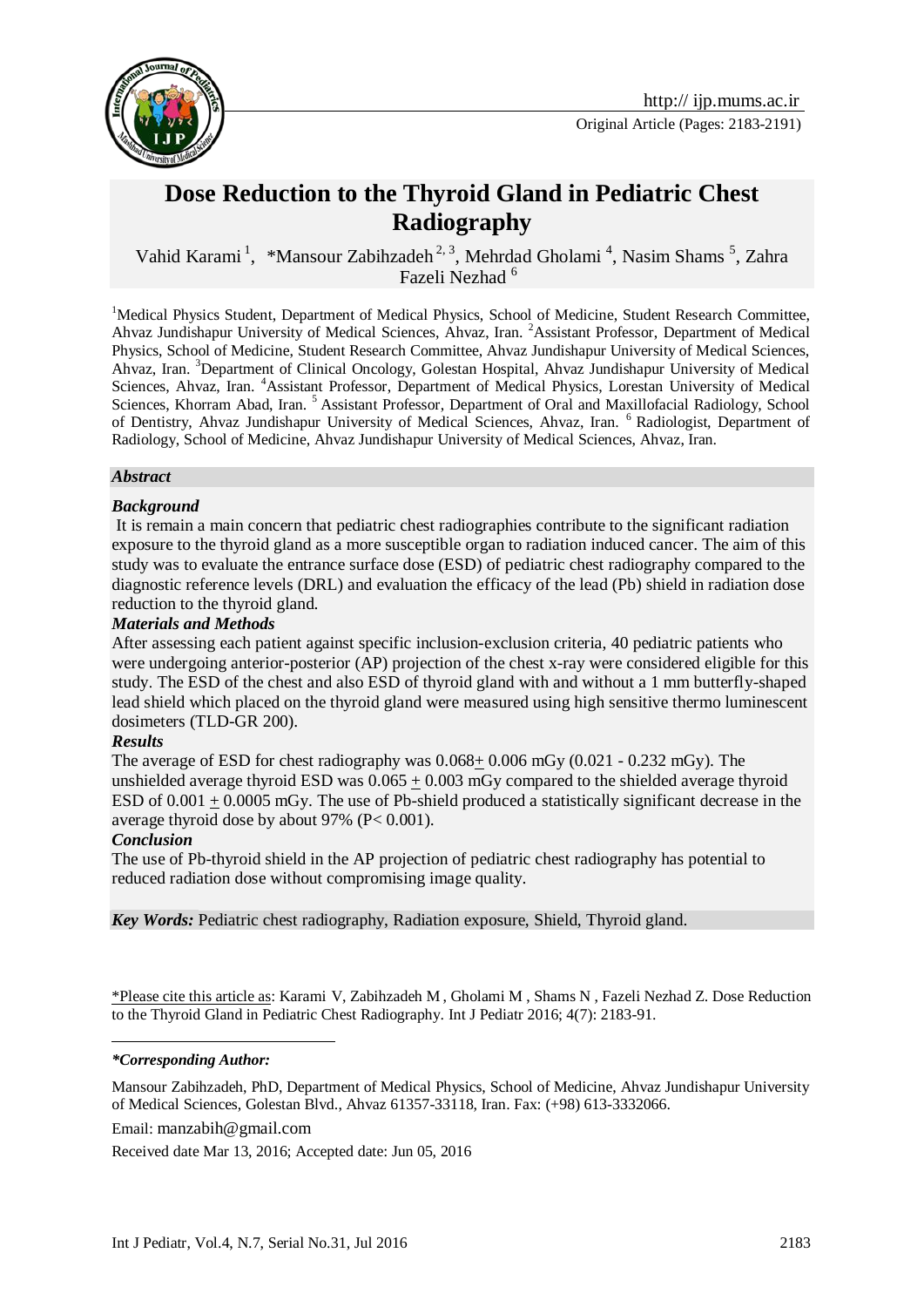# **1- INTRODUCTION**

Ionizing radiations used in medical imaging has probability to establish carcinogenesis [\(1-3\)](#page-6-0). The cancer risk attributable to medical diagnostic x-rays has been estimated between 0.6% to 3.2% [\(4\)](#page-6-1). The radiation risk in pediatrics and young children is particularly more concerned than in adults [\(5,](#page-6-2) [6\)](#page-6-3). The pediatrics are sensitive to radiation carcinogenesis about 10 times compared to the adults [\(1\)](#page-6-0). Some pediatrics with chronic disease that periodically receives multiple x-rays, have risk to unacceptable increase of the cumulative dose over the time [\(1,](#page-6-0) [5\)](#page-6-2). To reduce such radiation risks, as low as reasonably achievable (ALARA) principle is recommended during the x-ray practices [\(7\)](#page-6-4). Dose-reducing methods for more frequent x-ray procedures that contribute to substantially collective dose to the population should therefore be regularly investigated, particularly in pediatrics.

Chest radiography is one of the more prevalent x-ray procedures in pediatrics [\(1,](#page-6-0) [8,](#page-6-5) [9\)](#page-6-6). It is estimated that chest radiography contribute quarter of all x-ray examinations [\(9\)](#page-6-6). It is still remain as a main concern that pediatric chest x-rays contribute to the radiation exposure to the thyroid gland [\(1,](#page-6-0) [10\)](#page-6-7). According to Ron et al. [\(11\)](#page-6-8) "the thyroid gland in children has one of the highest risk coefficients of any organ". The correlation between high levels of radiation and thyroid cancer, particularly in young children has been well established [\(11-13\)](#page-6-8). The increasing risk of thyroid cancer from low levels of medical diagnostic x-rays also has been highlighted [\(14-17\)](#page-6-9). Due to the small size of pediatrics' body, the chest radiographies are associated with high radiation exposure of non-relevant adjacent organs such as the thyroid gland [\(10\)](#page-6-7). Moreover, in contrast to the adults, as pediatrics are unable to sit up on their own, their chest radiographs is routinely performed in anterior-posterior (AP) view instead of posterior-anterior (PA) view and consequently their thyroid gland directly are irradiated. Therefore, when imaging of pediatrics, it is essential that the dose is kept in low level as recommended by ALARA.

Shielding is an effective method to reduce radiation exposure to the radiosensitive organs such as the thyroid gland [\(18\)](#page-6-10). The effectiveness of shielding in pediatric patients has been highlighted [\(19\)](#page-6-11). Although beam collimation is advocated during pediatric x-rays [\(1,](#page-6-0) [20,](#page-6-12) [21\)](#page-7-0), but collimation dose not entirely eliminate the exposure [\(5\)](#page-6-2). In addition, as observed in the previous studies [\(1,](#page-6-0) [10,](#page-6-7) [22\)](#page-7-1), when pediatric chest x-ray in clinical practice, thyroid gland is almost always lies in the primary beam. In the previous study, we observed that 100% of infant chest x-rays were included the neck in which thyroid was directly exposed by x-ray [\(1\)](#page-6-0). In this regard therefore thyroid shielding may be quite effective especially as the low adherence to proper beam collimation during pediatric chest x-rays has been highlighted in the literatures [\(1,](#page-6-0) [20\)](#page-6-12).

The certain guidelines for thyroid shielding during pediatric chest x-ray are, unclear and to the best of our knowledge, there is no evidence for the study that evaluated the efficacy of shielding at reducing radiation exposure to the thyroid gland in pediatric chest x-rays. The aim of this study was to assess two issues on pediatric chest radiography: (1) to radiation dose measurements for pediatric chest radiography and comparison with diagnostic reference levels (DRL) and previous studies in order to help in optimizing the chest radiography, and (2) to evaluate the efficacy of lead (Pb)-shield in radioprotection of the thyroid gland.

# **2- MATERIAL AND METHODS**

# **2-1. X-ray and imaging equipment**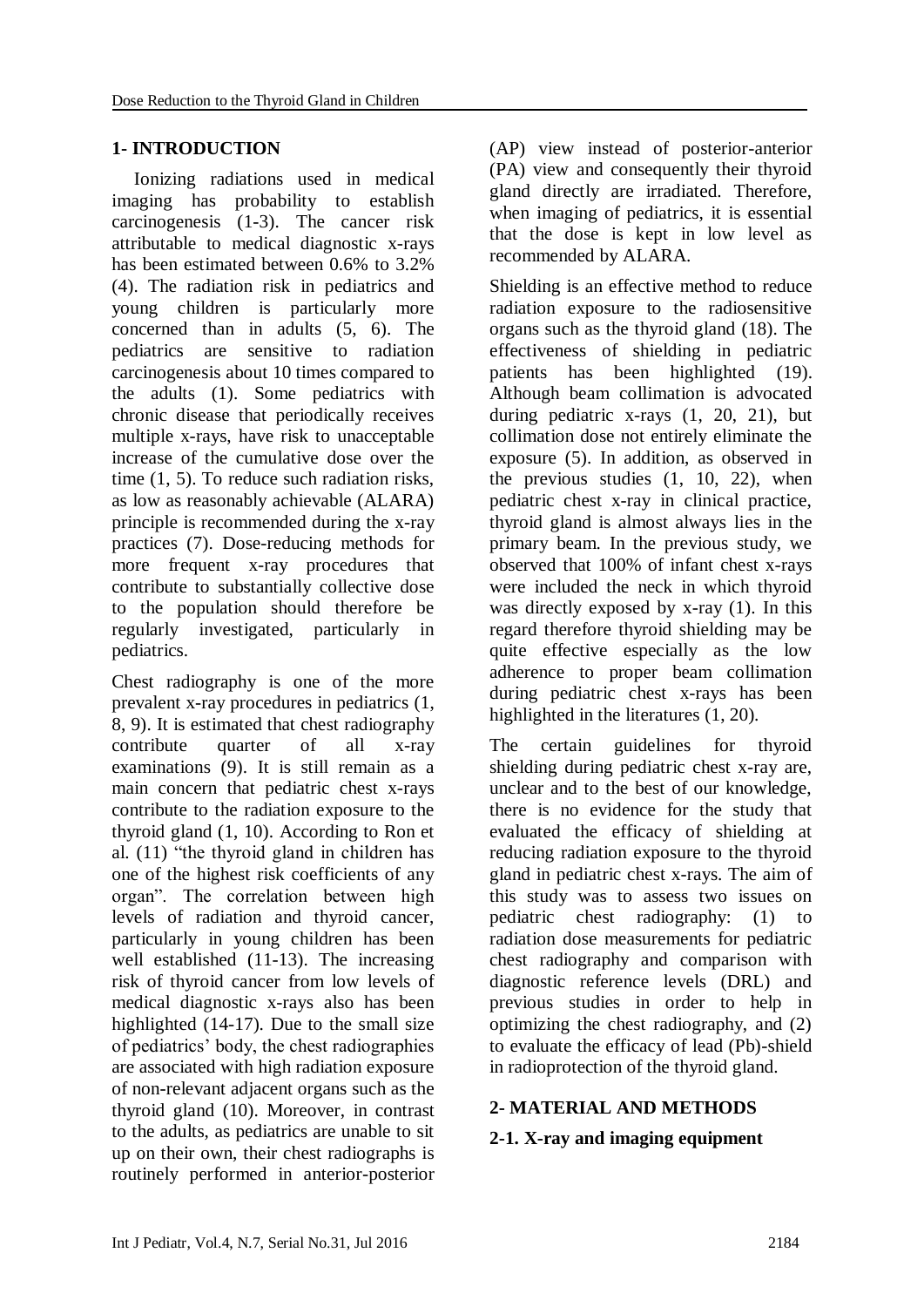All exposures were performed using a Varian x-ray machine (Varian Medical Systems, USA) with a total filtration of 3 mm Al and a focal spot of  $1.0 \text{ mm}^2$ . Processing of the images was performed using computed radiography system (KONICA MINOLTA, REGIUS model 210).

### **2-2. Patients**

Following the majority of other investigators, after assessing each patient against specific inclusion-exclusion criteria, 40 pediatric patients who were undergoing anterior-posterior (AP) projection of the chest x-ray were selected (6, [19\)](#page-6-11). Patients were considered eligible for inclusion if their ages were 12 months or younger, could cooperate to the requirements of the study and their parents give informed consent. Other patients that did not meet our inclusion criteria were omitted from the study. According to the national [\(1\)](#page-6-0) and international [\(22\)](#page-7-1) guidelines [see the **Figures.1** reported by Karami et al. [\(1\)](#page-6-0) and/or Bader et al.[\(22\)](#page-7-1)], the exposure field size should cranially be limited to the lower cervical area and caudally to the lower abdominal area at the level of T12/L1 vertebras with maximum variation tolerance of 2 cm in each side.



**Fig1**: TLD calibration curve

# **2-3. Ethical considerations**

The ethical committee of Ahvaz Jundishapur University of Medical Science approved the study protocol (grant No. u94150). The written consent was obtained from the parents before the study.

### **2-4. Measurements by thermoluminescent dosimeter (TLD)**

The high sensitive TLDs (GR-200, LiF: Mg, Cu, P) chips with dimensions of  $3.2 \times$  $3.2 \times 8.9$  mm<sup>3</sup> were used. According to the related protocol, before irradiation, TLDs were annealed at 245˚C for 10 minutes. In order to calibration the TLDs, all used

twenty TL chips were exposed three times by a single dose of 50 cGy from Caesium-137 radioactive source at Secondary Standard Dosimetry Laboratory (SSDL) of Karaj, Iran. By knowing of TL efficiency (TLE) of each dosimeter, the element correction coefficients (ECC) of each TL chips were calculated by the following equation 1:

(1) 
$$
ECC_i = \langle TLE \rangle / TLE_i
$$

Where  $\text{ECC}_i$  is the ECC of a dosimeter *i* and *<TLE>* is the mean TLE of all used dosimeters and *TLE i* is the TLE of the dosimeter *i*. More details could be found in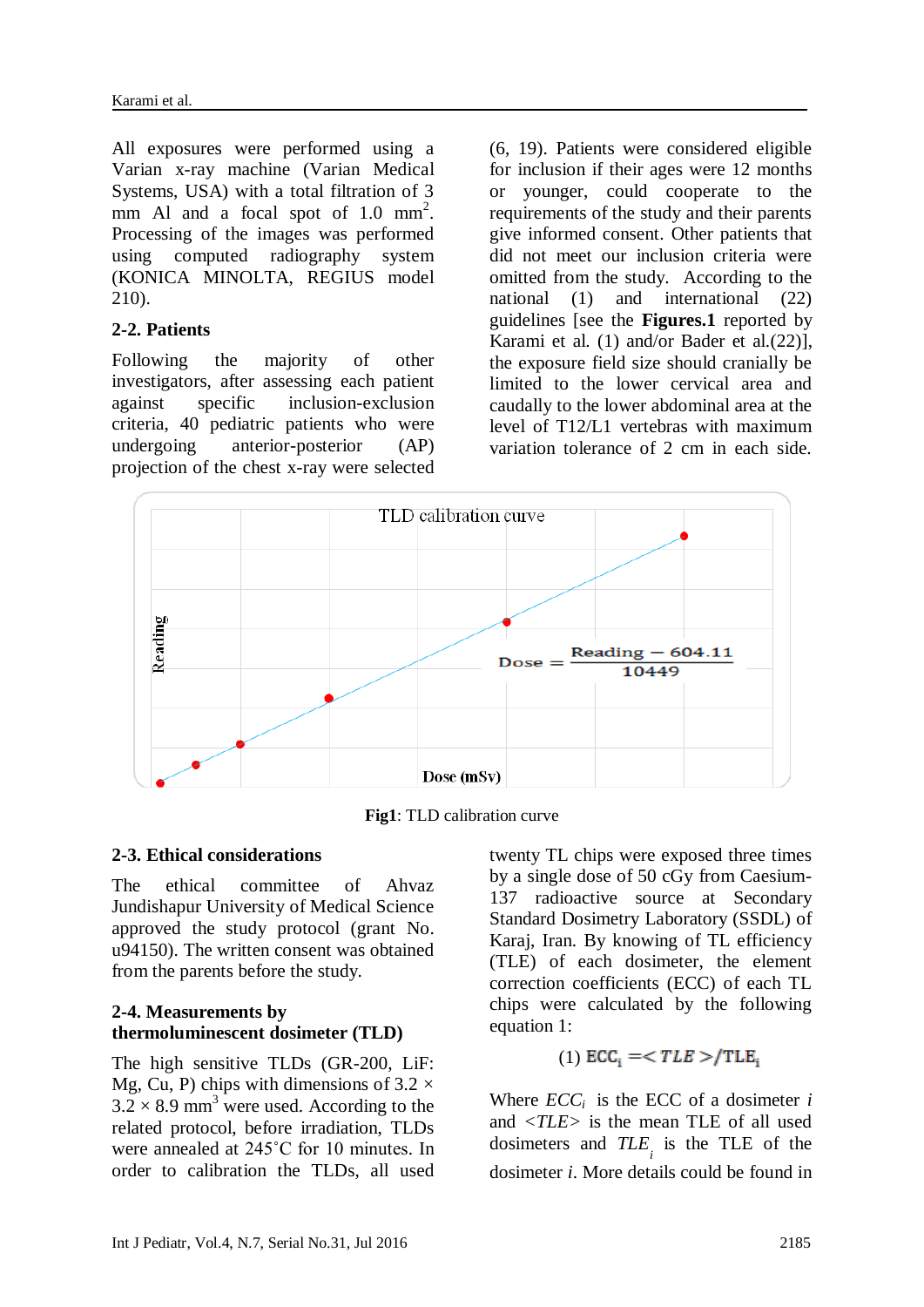literatures [\(23\)](#page-7-2). The calibration procedure was repeated three times and finally, 18 TL dosimeter chips were selected with calibration constants within  $\pm$  2% standard deviation. Six set of three TL chips were independently irradiated by various doses of Caesium-137 radioactive source (0.1, 0.5, 1, 2, 4 and 6 mSv) and two TL chips were considered as control to record the background dose with no irradiation for TLDs calibration.

The TLD calibration curve and its equation were obtained (**Figure.2**). The average of calculated dose from the used TL chips in pediatric chest radiography was calculated and recorded as entrance surface dose (ESD).

# **2-5. TLD placement**

In order to prevent of physical and chemical damages, each TLD chip was placed inside a thin plastic bag when handling. To measure the ESD of chest radiographs, 12 TL chips were placed in different positions of the patient's chest.

A 1mm butterfly-shaped lead shield was provided and placed on the patient's skin exactly where the thyroid gland is located. Eight TL chips were used for thyroid dose measurements for each patient; four of TLDs were placed under lead shield directly where thyroid gland is located (at a point mid-way between the sternal notch and the cricoid cartilage in the midline) and four another TLDs were placed adjacent to the thyroid gland on the patient's skin where with no shield (these four set of TLDs were considered as unshielded thyroid dose, **Figure.2**).

# **2-6. Statistics analysis**

SPSS version 15 was used as statistical tools (IBM Corporation, New York, United States of America). P-value less than 0.001 were considered statistically significant. Comparison of average ESD of the thyroid gland during chest radiography with and without Pb-shielding was made using pair sample t-test.

# **3- RESULTS**

The calculated calibration curve is represented in **Figure.2**. Patients age was under 12 months, the average weight and height of patients were  $7.1+2$  kg  $(3.3-10)$ and 66.05+ 6.3 cm (54 - 75), respectively.

The tube voltage was between 48 and 55 kVp at 3.2, 4 or 5 mAs. The average ESD for chest radiography was  $0.068 \pm 0.006$ mGy (0.012 - 0.232).

The unshielded average thyroid ESD was 0.065+0.003 mGy compared with the shielded average thyroid ESD of 0.001+0.0005 mGy (**Table 1**). The use of Pb-shield produced a statistically significant decrease in the average thyroid dose by about 97% ( $P < 0.001$ ), without compromising image quality (**Figure.2**).

**Table-1**: ESD (mGy) values of chest and thyroid gland with and without Pb-shield in pediatric chest radiography

| Mean $ESD$ (mGy)         |                    |                  |                  |         |  |  |  |  |  |
|--------------------------|--------------------|------------------|------------------|---------|--|--|--|--|--|
| Chest (with $&$ without) | Unshielded thyroid | Shielded thyroid | Dose reduction % | P-value |  |  |  |  |  |
| 0.068                    | 0.065              | 0.001            |                  | < 0.001 |  |  |  |  |  |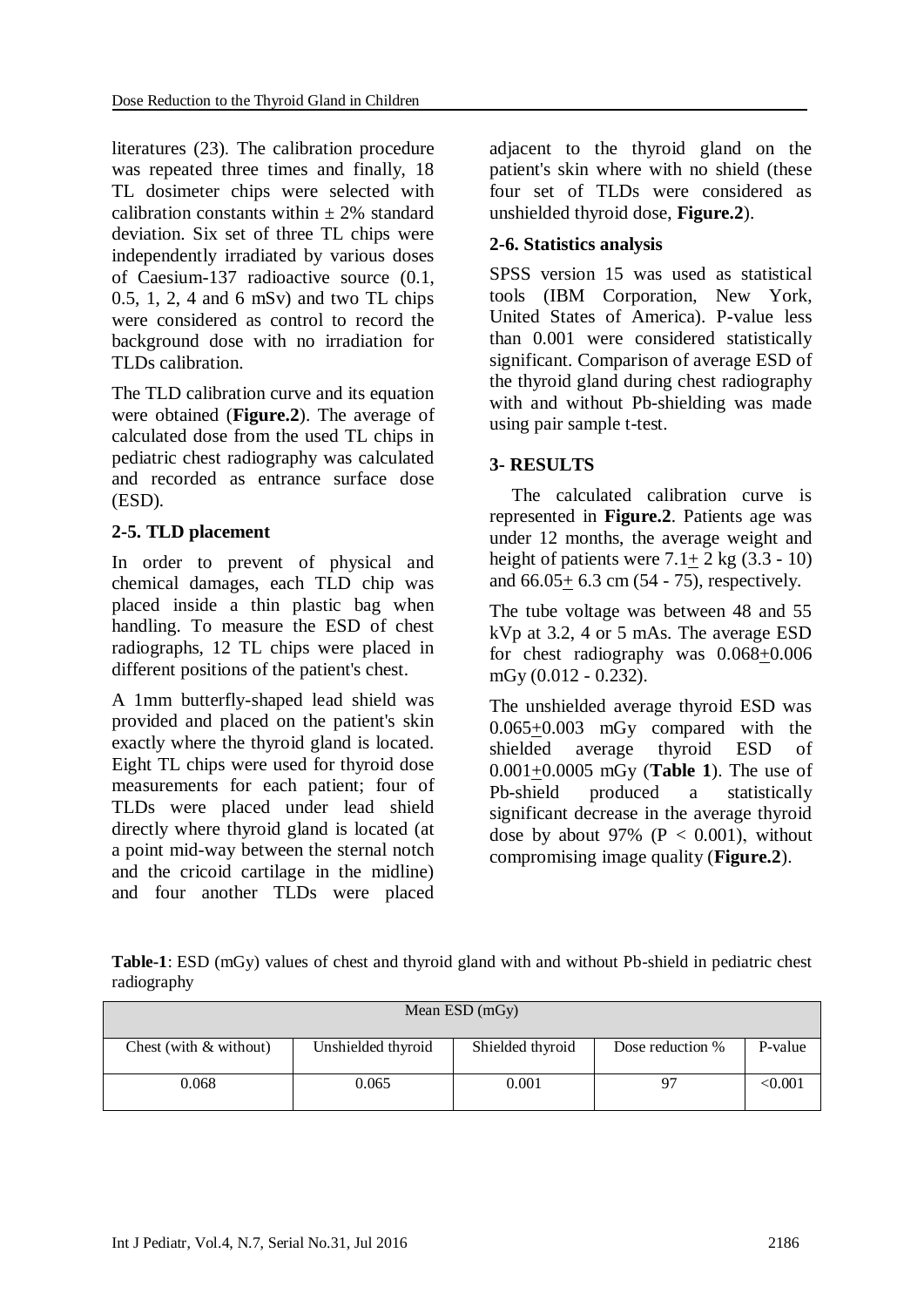

**Fig.2:** A pediatric chest x-ray with the Pb-shield. The circles are the locations of positioned TLDs. The presence of the Pb- shield has not compromised the image quality. Even by using the international recommendation for the proper beam collimation (shown by white color square), thyroid gland yet directly was irradiated.

# **4- DISCUSSION**

The magnitude of ESDs measured for chest radiography in this study is in relatively good agreement with other studies in pediatrics (**Table.2**), however our data for pediatric are lower than those reported in adults [\(24-26\)](#page-7-3).

**Table.2** shows considerably variations in ESDs for chest radiography in the literatures, due to the ESD values are essentially influence by the patient's characteristics and following the exposure factors. The linear correlation between the ESD and patient's characteristics (weight and height) and kVp has been reported by Osman et al. (2010) [\(27\)](#page-7-4). **Table.2** also, shows that this study together with seven out of twelve reported ESDs for 0 to 1 year-old pediatric, are lower than the DRL of 0.05 mGy given in the National Radiation Protection Board (NRPB) Report-No. 318 [\(28\)](#page-7-5). The large variations and the extra ESD values reported in these studies suggest a need to optimization of chest radiography.

Our results showed that using of Pb-shield has statistically decreased the mean ESD of pediatrics' thyroid gland by about 97% (**Table.1**) without compromising image quality (**Figure.3**). This result are consistent with the British standards that state the radiation absorbed dose can be reduce by about 99.4% following to use of 1mm thick, Pb-shield [\(29\)](#page-7-6). The high radiosensitivity and superficial location of the thyroid gland makes it an organ of concern during x-ray procedures [\(14,](#page-6-9) [30\)](#page-7-7).

Gustafsson et al. [\(31\)](#page-7-8) investigated the risk of future radiation inducing malignancies due to infant and children chest radiography and highlighted that radiationinduced leukemia and thyroid carcinoma constituted the greatest risk of future malignancies. The radiation dose associate with common radiographic x-ray procedures is very low; and even assuming the linear no-threshold model of doseresponse, its risk in an individual patient may not be considerable [\(32\)](#page-7-9). However, the real concern is due to the cumulative dose and stochastic risks when an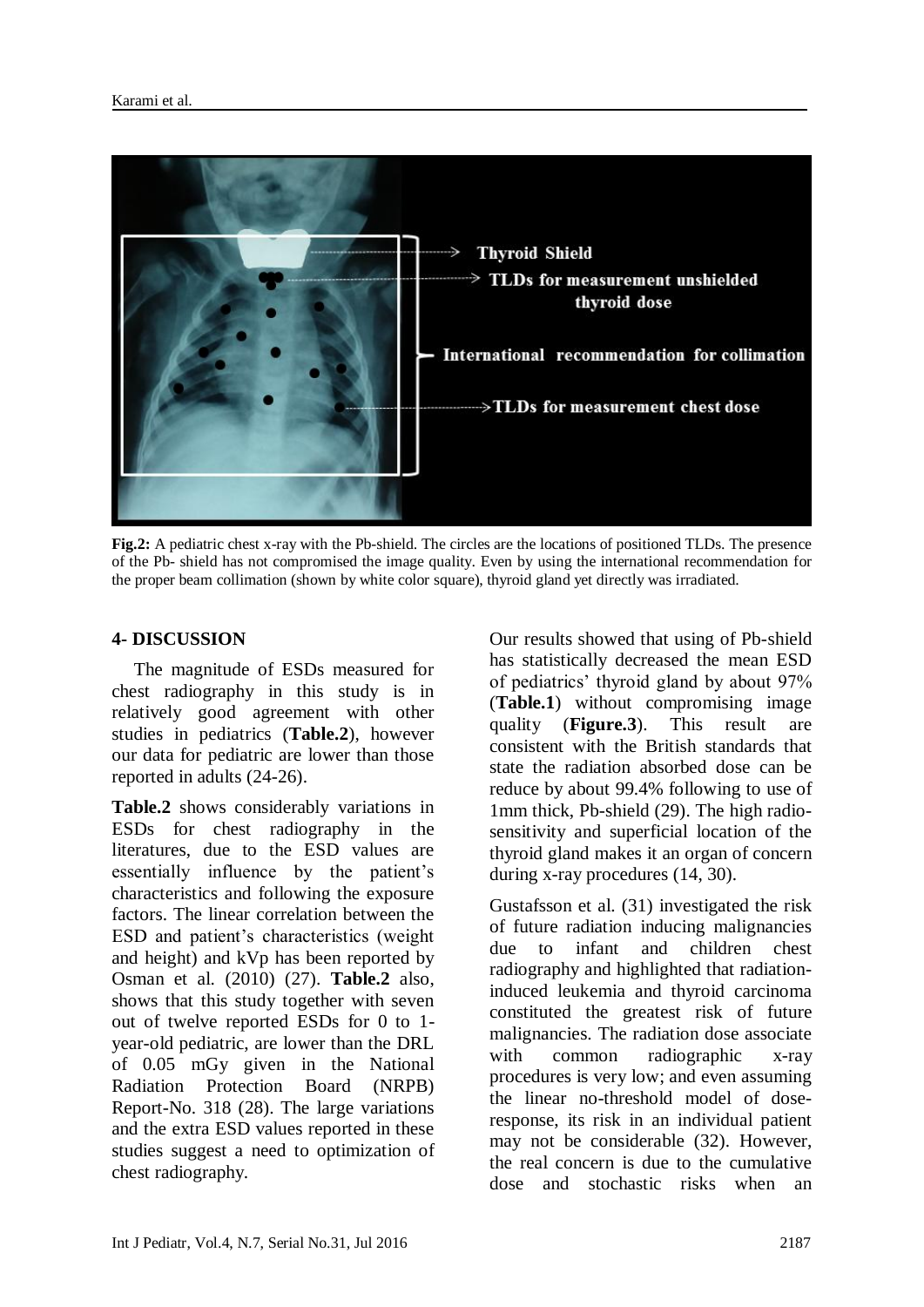individual undergoes multiple and more frequent x-ray exams such as the chest xray that is the most frequent x-ray exam throughout the world [\(27\)](#page-7-4). Eisenberg et al. (2011) [\(33\)](#page-7-10) and Brenner et al. (2003) [\(34\)](#page-7-11) showed that multiple procedures in an individual patient can result in a cumulative dose of more than 50 mSv per year that approaches or exceeds the levels which known as increased cancer risk. Radioprotection of the thyroid gland is significant as paralleling the rapid increasing use of medical x-rays in the past decades, the incidence of papillary thyroid cancer is continued to increase [\(10\)](#page-6-7). Considering the results of this study associate with the recommendations of the National Council on Radiation Protection and Measurements (NCRP) that state: "thyroid shielding shall be provided for

children, and should be provided for adults, when it will not interfere with the exam" [\(35\)](#page-7-12), it is necessary that thyroid gland be adequately shield during pediatric chest x-rays. Although Pb-shield is a valuable protective tool, it should be note that radiographers should make attention in accuracy positioning of the shield without interfering the anatomy of interest. However, it be mentioned that the proper beam collimation as the major contributor to decrease of unnecessary radiation dose to pediatric patients [\(20,](#page-6-12) [21\)](#page-7-0), not be neglected. We believe that all referring physicians should also, take responsibility for protection of pediatric patients and when ordering the pediatric chest radiography, write on the request card a reminder to use thyroid shield.

**Table-2:** Comparing the ESD (mGy) measured in this study with other similar studies in the literatures

| Study                      |                | Projection | Age (year)      | ESD(mGy) | <b>SD</b>         | Min   | Max   |
|----------------------------|----------------|------------|-----------------|----------|-------------------|-------|-------|
| Kepler et al. (36)         |                | AP/PA      | $<$ 1           | 0.050    |                   |       |       |
| BahreyniToossi et al. (37) |                | AP         | $\leq$ 1        | 0.076    |                   |       |       |
| Makri et al. (38)          |                | AP         | $<$ 1           | 0.044    | 0.016             |       |       |
| Brindhaban et al. (25)     |                | AP         | <1              | -        |                   | 0.051 | 0.102 |
| BahreyniToossi et al. (39) |                | AP         | $\leq$ 1        | 0.075    |                   |       |       |
|                            |                | AP         |                 | 0.10     |                   |       |       |
|                            |                | AP         | $<$ 1           | 0.06     | 0.04              | 0.01  | 0.27  |
| Kiljunen et al. (40)       |                | PA         | $\leq$ 1        | 0.03     |                   |       |       |
| Egbe et al. $(41)$         | C <sub>1</sub> | AP/PA      | $\leq$ 1        | 0.64     | 0.15              |       |       |
|                            | C <sub>2</sub> | AP/PA      | $<$ 1           | 0.07     | 0.01              |       |       |
|                            | C <sub>3</sub> | AP/PA      | $<$ 1           | 1.10     | 0.1               |       |       |
| ICRP 121 (42)              |                | AP         | 1000 gr newborn | 0.05     | $\qquad \qquad -$ | 0.01  | 0.34  |
| This study                 |                | AP         | ${<}1$          | 0.06     | 0.04              | 0.02  | 0.23  |

C: center; SD: standard deviation; Min: minimum; Max: maximum.

#### **4-1. Limitations of the study**

Firstly, some parents prevent to perform chest radiography by using Pb-thyroid gland shield. Some noncooperation infants to take images without patient motion artifact were replaced by others.

Secondly, standard deviation (SD) of calculated ESD beyond the Pb-thyroid shield is relatively high due to the high attenuation of x-ray beam.

#### **5. CONCLUSION**

The Pb-thyroid shield has potential to reduce radiation dose without compromising image quality. The use of thyroid shield during pediatric chest radiography may be an effective method to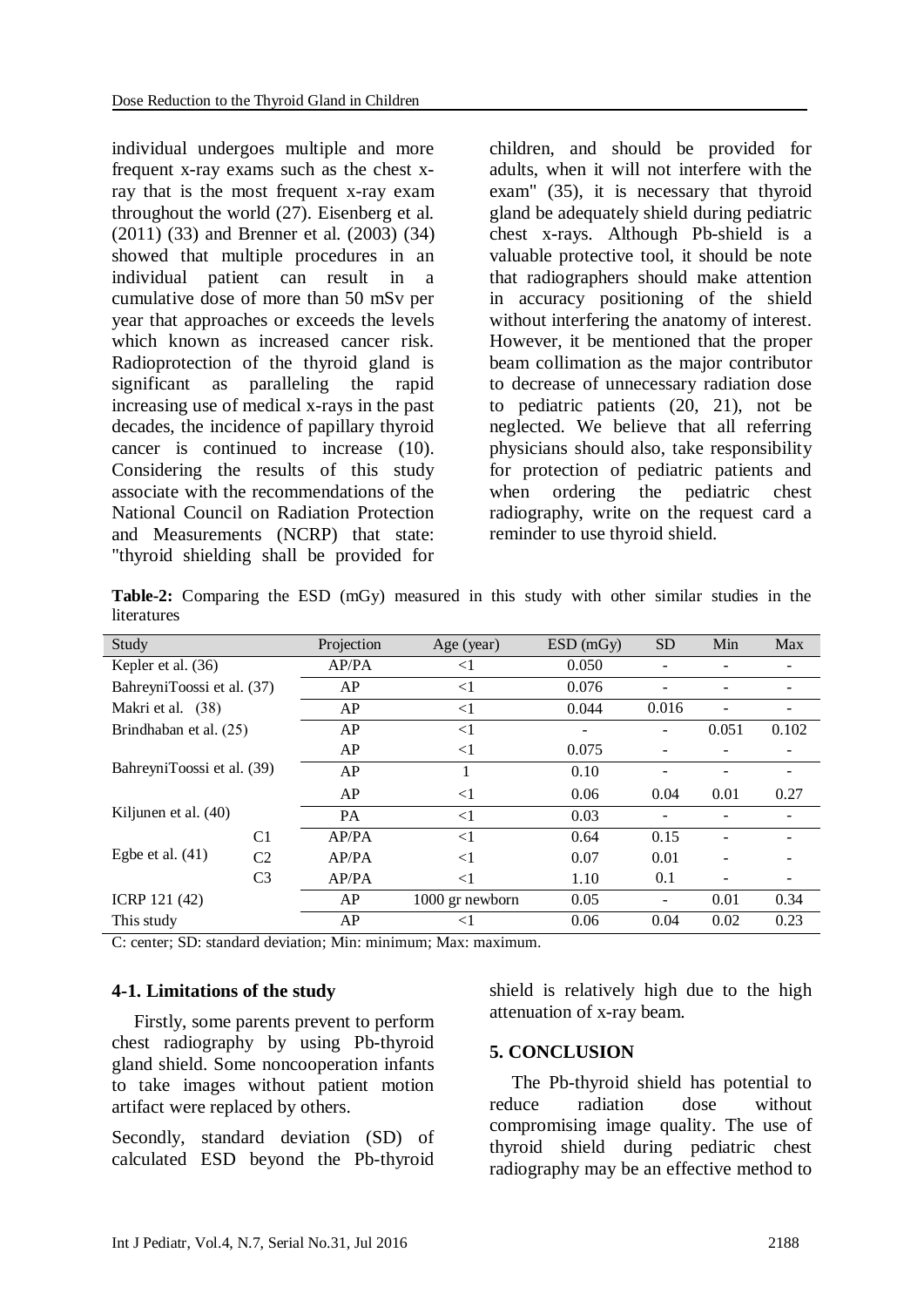addressee ALARA, especially for neonatal intensive care unit (NICU) patients who were frequently receiving multiple chest radiography.

#### **6- CONFLICT OF INTEREST:** None.

#### **7-REFERENCES**

<span id="page-6-0"></span>1. Karami V, Zabihzadeh M, Gilavand A, Shams N. Survey of the Use of X-ray Beam Collimator and Shielding Tools during Infant Chest Radiography. International Journal of Pediatrics 2016; 4(4):1637-42.

2. Zabihzadeh M, Karami V. Current status of the fetography: Preventing of the future radiation induced cancer. Iran J Cancer Prev. 2016 (In press).

3. Zabihzadeh M, Karami V. The challenge of unnecessary radiological procedures. Hong Kong J Radiol. 2016 (In press).

<span id="page-6-1"></span>4. De González AB, Darby S. Risk of cancer from diagnostic X-rays: estimates for the UK and 14 other countries. The lancet 2004;363(9406):345-51.

<span id="page-6-2"></span>5. Culp MP, Barba JR, Jackowski MB. Shield Placement: Effect on Exposure. Radiologic technology 2014;85(4):369-76.

<span id="page-6-3"></span>6. Willis CE, Slovis TL. The ALARA concept in pediatric CR and DR: dose reduction in pediatric radiographic exams–a white paper conference executive summary. Pediatric radiology 2004;34:S162-S4.

<span id="page-6-4"></span>7. The 2007 Recommendations of the International Commission on Radiological Protection: ICRP publication 103. Ann ICRP. 2007;37(2-4):15-16.

<span id="page-6-5"></span>8. Jensen L, Meyer C. Reducing errors in portable chest radiography. Applied Radiology 2015;44(4):7-15.

<span id="page-6-6"></span>9. Paydar R, Takavar A, Kardan M, Babakhani A, Deevband M, Saber S. Patient effective dose evaluation for chest X-ray examination in three digital radiography centers. Iran J Radiat Res 2012;10(3-4):139- 43.

<span id="page-6-7"></span>10. Sinnott B, Ron E, Schneider AB. Exposing the thyroid to radiation: a review of its current extent, risks, and implications. Endocrine reviews 2010;31(5):756-73.

<span id="page-6-8"></span>11. Ron E, Lubin JH, Shore RE, Mabuchi K, Modan B, Pottern LM, et al. Thyroid cancer after exposure to external radiation: a pooled analysis of seven studies. Radiation research 1995;141(3):259-77.

12. Ron E. Cancer risks from medical radiation. Health Physics 2003;85(1):47-59.

13. Damber L, Johansson L, Johansson R, Larsson L-G. Thyroid cancer after x-ray treatment of benign disorders of the cervical spine in adults. Acta Oncologica 2002;41(1):25-8.

<span id="page-6-9"></span>14. Memon A, Godward S, Williams D, Siddique I, Al-Saleh K. Dental x-rays and the risk of thyroid cancer: a case-control study. Acta Oncologica 2010;49(4):447-53.

15. Wingren G, Hallquist A, Hardell L. Diagnostic X-ray exposure and female papillary thyroid cancer: a pooled analysis of two Swedish studies. European journal of cancer prevention.1997;6(6):550-6.

16. Wingren G, Hallquist A, Degerman A, Hardell L. Occupation and female papillary cancer of the thyroid. Journal of occupational and environmental medicine 1995;37(3):294- 97.

17. Wang J-X, Boice JD, Li B-X, Zhang J-Y, Fraumeni JF. Cancer among medical diagnostic x-ray workers in China. Journal of the National Cancer Institute 1988;80(5):344- 50.

<span id="page-6-10"></span>18. Karami V, Zabihzadeh M. Radiation Protection in Diagnostic X-Ray Imaging Departments in Iran: A Systematic Review of Published Articles. J Mazandaran Univ Med Sci 2016 26(135):175-88.

<span id="page-6-11"></span>19. Raissaki MT. Pediatric radiation protection. European radiology supplements 2004;14(1):74-83.

<span id="page-6-12"></span>20. Karami V, Zabihzadeh M. Beam collimation during lumbar spine radiography: A retrospective study. Journal of Biomedical Physics and Engineering. 2016 Available at: http://www.jbpe.ir/Journal\_OJS/JBPE/index.p hp/jbpe/article/view/449.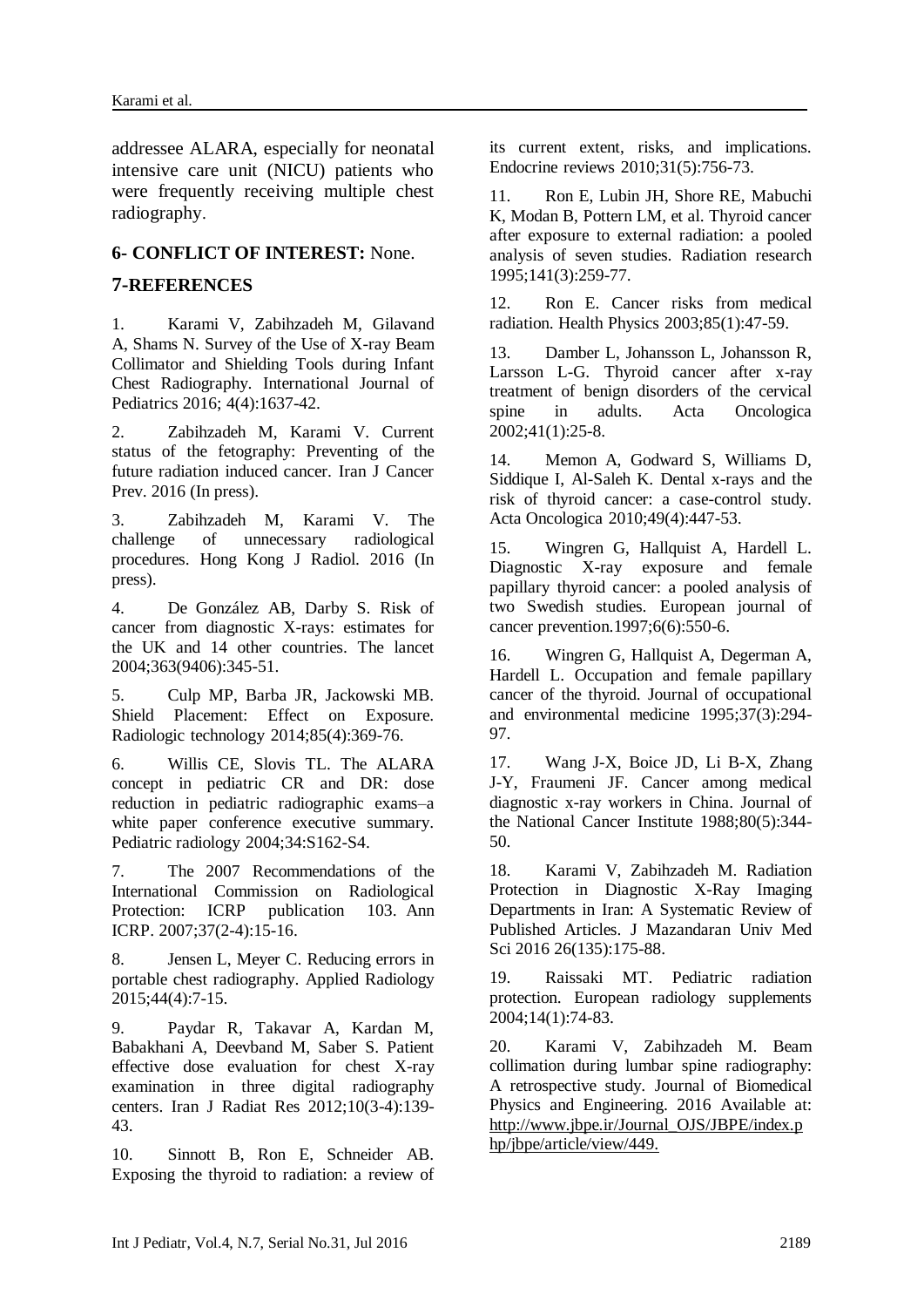<span id="page-7-0"></span>21. Fatahi- Asl J, Tahmasbi M, Karami V. The Protection knowledge and performance of Radiographers in some hospitals of Ahvaz County. Jentashapir J Health Res 2013;4(5):405-12.

<span id="page-7-1"></span>22. Bader D, Datz H, Bartal G, Juster A, Marks K, Smolkin T, et al. Unintentional exposure of neonates to conventional radiography in the neonatal intensive care units. Journal of Perinatology 2007;27(9):579- 85.

<span id="page-7-3"></span><span id="page-7-2"></span>23. Savva A. Personnel TLD monitors, their calibration and response. PhD thesis. Department of Physics, Faculty of Engineering and Physical Sciences University of Surrey; September 2010.

24. Habbani F, Suliman I. Calculations of effective dose in diagnostic radiology. Sudan Journal of Basic Sciences 2010;16: 121-34.

25. Brindhaban A, Al-Khalifah K. Radiation dose to premature infants in neonatal intensive care units in Kuwait. Radiation protection dosimetry 2004;111(3):275-81.

26. Ofori K, Gordon SW, Akrobortu E, Ampene AA, Darko EO. Estimation of adult patient doses for selected X-ray diagnostic examinations. Journal of Radiation Research and Applied Sciences 2014;7(4):459-62.

<span id="page-7-5"></span><span id="page-7-4"></span>27. Osman H, Sulieman A, Suliman I, Sam A, editors. Radiation Dose Measurements in Routine X ray Examinations. Tenth Radiation Physics and Protection Conference, 27-30 November 2010, Nasr City - Cairo, Egypt. Available at: http://www.iaea.org/inis/collection/NCLCollec tionStore/\_Public/42/076/42076654.pdf.

28. Hart D, Wall B, Shrimpton P. Reference doses and patient size in paediatric radiology: National Radiological Protection Board; 2000.

<span id="page-7-6"></span>29. Winfeld M, Strubel N, Pinkney L, Lala S, Milla S, Babb J, et al. Relative distribution of pertinent findings on portable neonatal abdominal radiographs: can we shield the gonads? Pediatric radiology 2013;43(10):1295-302.

<span id="page-7-7"></span>30. Mortazavi S, Ghiassi-Nejad M, Bakhshi M, Jafari-Zadeh M, Kavousi A, Ahmadi J, et al. Entrance surface dose measurement on the thyroid gland in orthopantomography: The need for optimization. Iran J Radiat Res 2004;2(1):21- 6.

<span id="page-7-8"></span>31. Gustafsson M, Mortensson W. Radiation exposure and estimate of late effects of chest roentgen examination in children. Acta radiologica: diagnosis 1982;24(4):309- 14.

<span id="page-7-9"></span>32. Mercuri M, Sheth T, Natarajan MK. Radiation exposure from medical imaging: A silent harm? Canadian Medical Association Journal 2011;183(4):413-4.

<span id="page-7-16"></span><span id="page-7-10"></span>33. Eisenberg MJ, Afilalo J, Lawler PR, Abrahamowicz M, Richard H, Pilote L. Cancer risk related to low-dose ionizing radiation from cardiac imaging in patients after acute myocardial infarction. Canadian Medical Association Journal 2011;183(4):430-6.

<span id="page-7-11"></span>34. Brenner DJ, Doll R, Goodhead DT, Hall EJ, Land CE, Little JB, et al. Cancer risks attributable to low doses of ionizing radiation: assessing what we really know. Proceedings of the National Academy of Sciences 2003;100(24):13761-66.

<span id="page-7-13"></span><span id="page-7-12"></span>35. National Council on Radiation Protection and Measurements. Radiation Protection in Dentistry NCRP Report No. 145. Bethesda, National Council on Radiation Protection and Measurements;2003.

36. Kepler K, Lintrop M, Servomaa A, Filippova I, Parviainen T, Eek V. Dosimetry in radiation dose measurement of paediatric patients in Estonia. Available at: http://www.ut.ee/BM/pdf/Turku2002.PDF. Accesed in Jun 2016.

<span id="page-7-14"></span>37. Toossi MTB, Malekzadeh M. Radiation dose to newborns in neonatal intensive care units. Iranian Journal of Radiology 2012;9(3):145-9.

<span id="page-7-15"></span>38. Makri T, Yakoumakis E, Papadopoulou D, Gialousis G, Theodoropoulos V, Sandilos P, et al. Radiation risk assessment in neonatal radiographic examinations of the chest and abdomen: a clinical and Monte Carlo dosimetry study. Physics in medicine and biology 2006;51(19):5023.